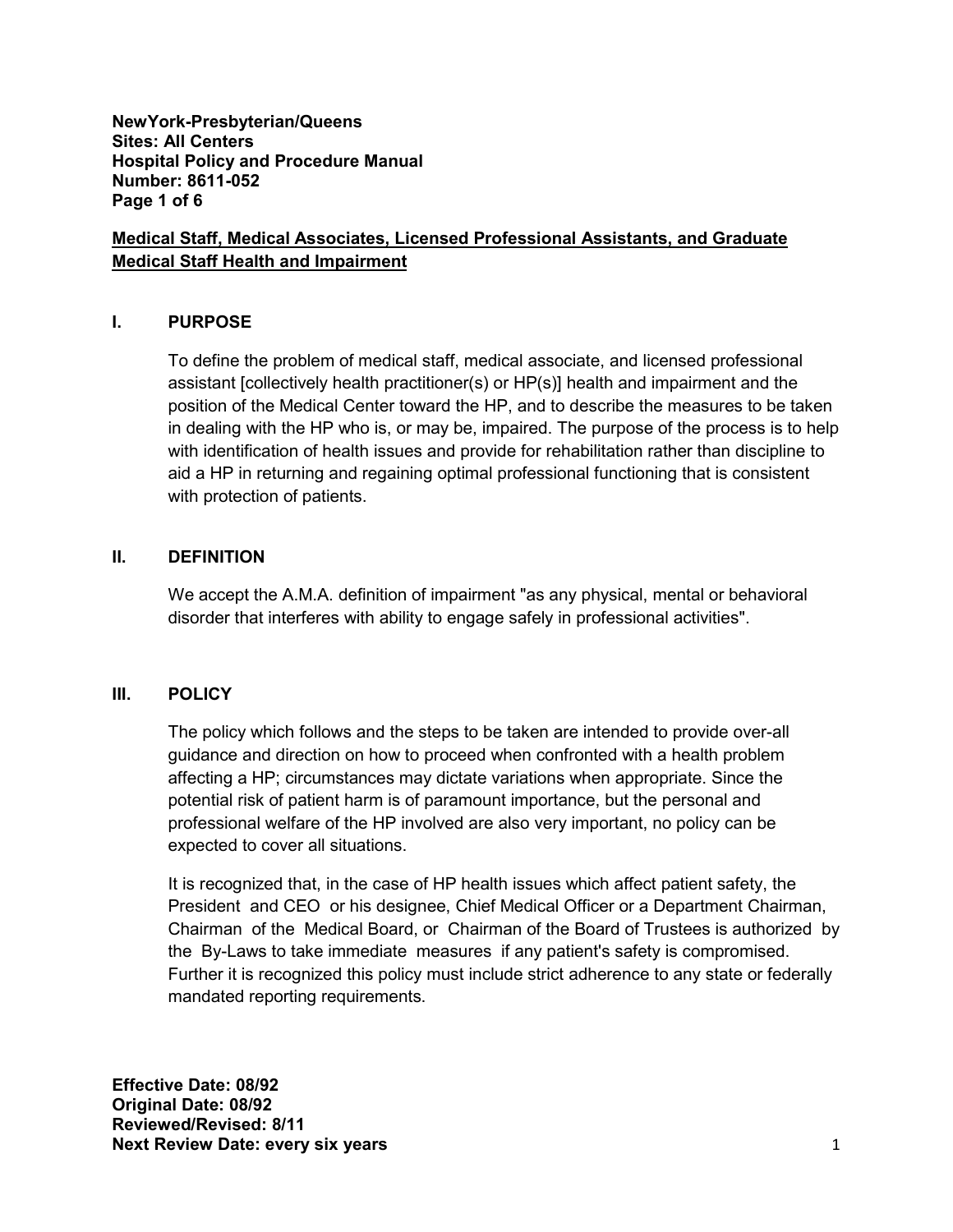## **IV. REPORT AND INVESTIGATION**

If an individual working in the Medical Center has a reasonable suspicion that a HP has an illness or condition that has resulted in the potential for impairment, the following steps should be taken:

A. The individual suspecting the condition shall report such suspicion orally or, preferably in writing to the President and CEO, the Chief Medical Officer, or the Chairman of the clinical department. The report shall include a description of the incident(s) that led to the belief that the HP may have an illness or condition leading to impairment. The report must be factual. The individual making the report does not need to have proof, but must state the facts leading to the suspicion.

B. If, after discussing the incident(s) with the individual who filed the report, the President and CEO or the Chief Medical Officer believes there is enough information to warrant an investigation, the President & CEO shall direct that an investigation be instituted and a report thereof be rendered to the Chief Medical Officer arid other appropriate, selected individuals, including the Vice President for Human Resources in the case of an employee.

If, after the investigation, it is found that sufficient evidence exists, and if substance abuse is suspected, the Chief Medical Officer and an individual experienced in chemical dependency, such as a credentialed employee assistance professional, shall meet with the HP or designate another appropriate individual to do so.

C. The individual in question should be told that the results of an investigation indicate that he/she appears to suffer from a condition that affects, or could affect his or her practice and be encouraged to seek treatment. Referral to various programs for such matters may be recommended:

- Medical Society of the State of New York- The Committee for Physician Health <http://www.mssny.org/mssnyip.cfm?c=s&nm=CPH-PhysicianHealth>
- NewYorkStateDentalAssociation-ProfessionalAssistance Program http://www.nysdental.org/government affairs/full article.cfm?lD=32
- New York State Podiatric Association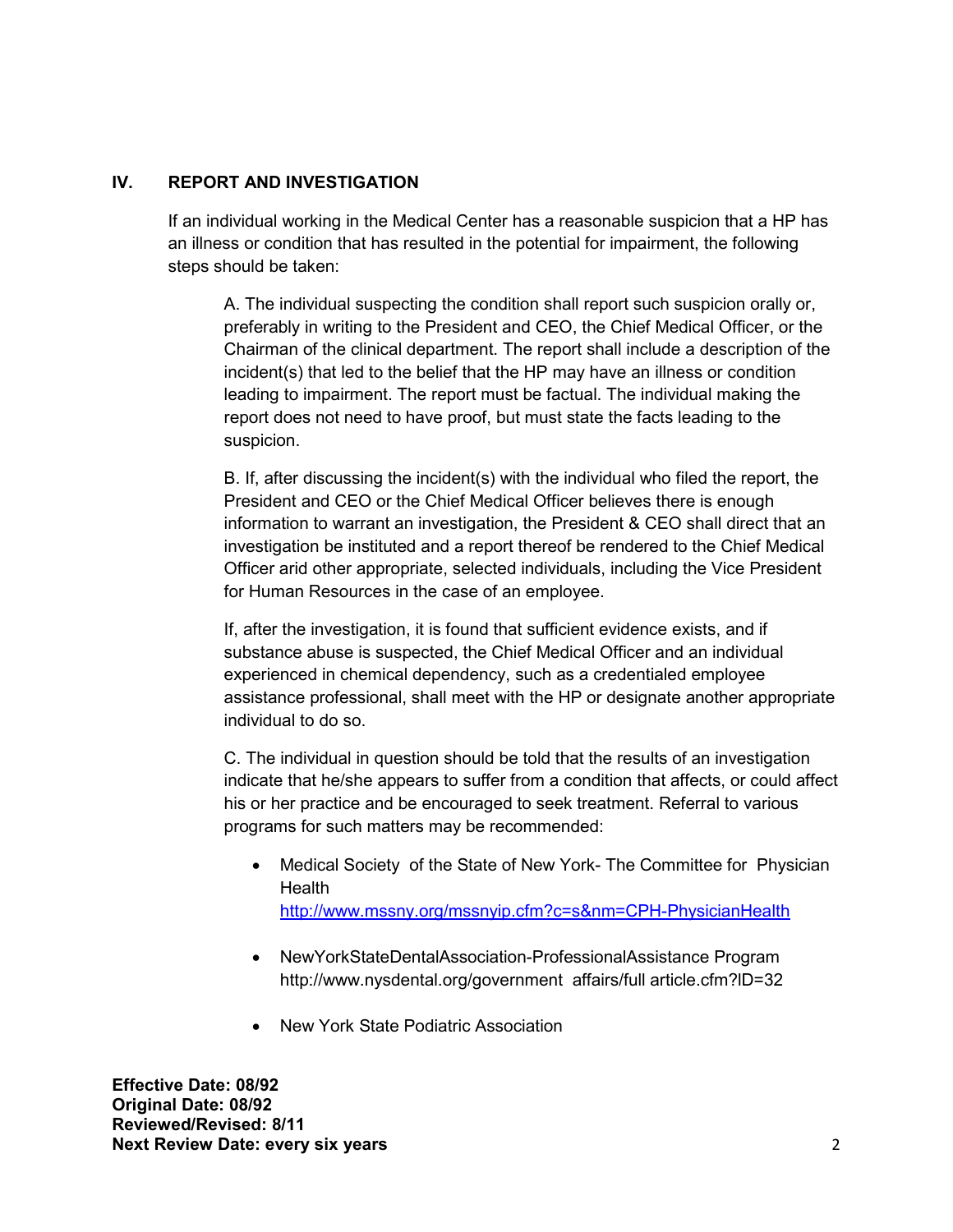http:/1209.235.246.70/pages/about us/code.html#17

• New York State Nursing Associate- Statewide Peer Assistance for Nurses program http://www.nysna.org/span/main.htm

D. Depending upon the severity of the problem, and the nature of the condition, the hospital has the following options:

If the HP does not voluntarily seek appropriate care and reduce privileges through a leave of absence, pursuant to the By-Laws, authorized individuals may immediately issue a precautionary suspension of clinical privileges and the matter shall be referred to the Credentials Committee.

If a HP is employed by the Medical Center, appropriate personnel action in accordance with the policies of the Medical Center for the department may be taken parallel to the process described above.

If investigation concludes that a HP is impaired, the department Chairman, Chairman of the Medical Board, Chief Medical Officer or President & CEO may recommend to the Credentials Committee that:

1. The impaired HP be required to undertake a rehabilitation program as a condition of continued appointment and clinical privileges, and/or

2. Appropriate restrictions be imposed on the HP's privileges and/or

3. The impaired HP's privileges in the Medical Center are suspended until rehabilitation has been accomplished if the impaired HP does not agree to discontinue practice voluntarily.

E. The Medical Center shall seek the advice of hospital counsel to determine whether any conduct must be reported to law enforcement authorities or other governmental agencies.

F. If the investigation reveals that there may be some merit to the report, but not enough to warrant immediate action, the report shall be included in a quality assurance profile and the HP's activities and practice shall be monitored by the departmental, QAIC, or FPEE process until it can be established that there is, or is not, an impairment problem.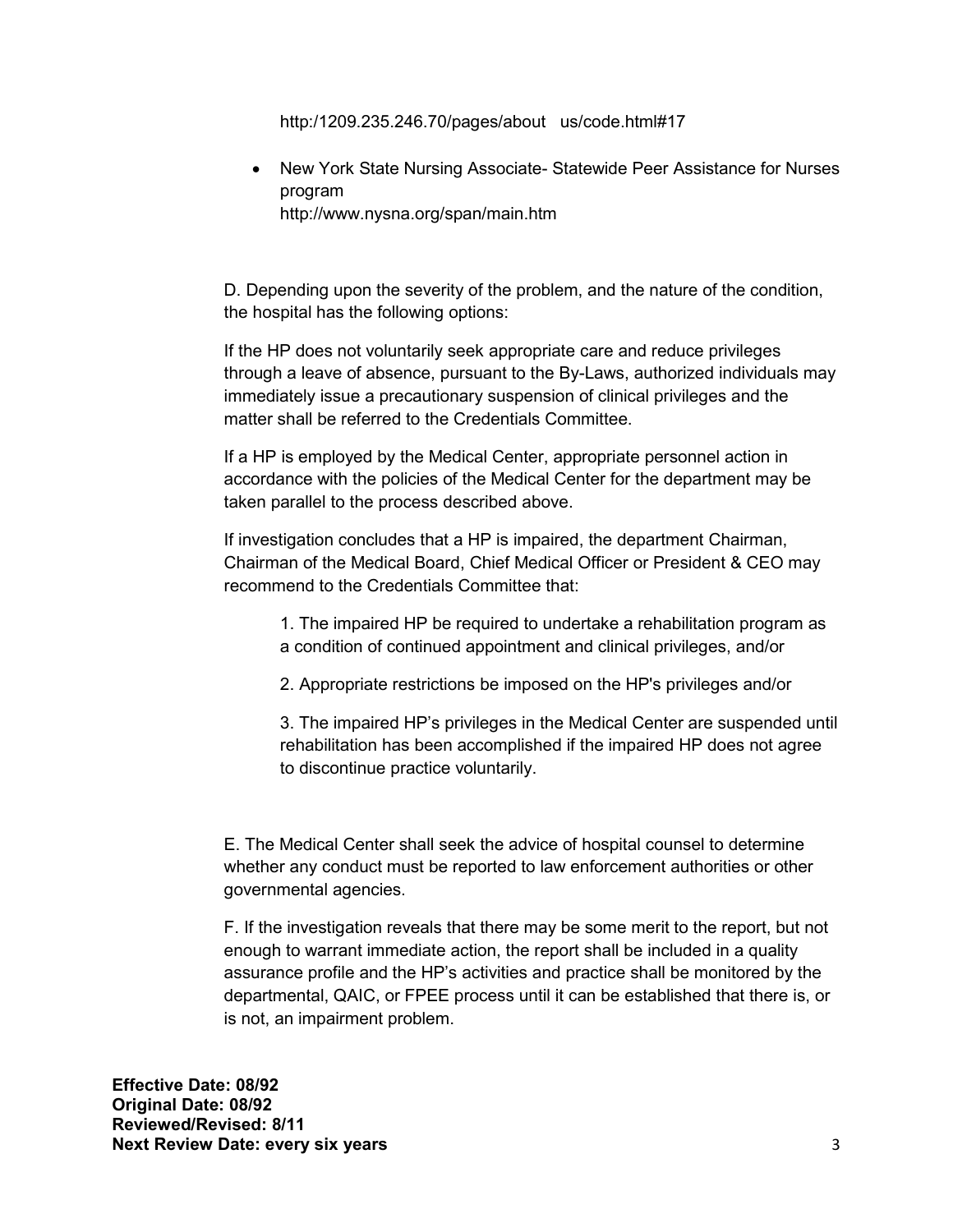G. The President and CEO, or the Chief Medical Officer, shall inform the individual who filed the report that follow-up action was taken, but in all cases, specifics shall not be divulged.

H. Throughout the process, all parties should avoid speculation, conclusions, gossip, and any discussions of this matter with anyone outside those described in this policy. Confidentiality must be maintained.

# **V. REHABILITATION FOR SUBSTANCE ABUSE**

If substance abuse is suspected as the cause of the condition, hospital and medical center leadership who specialize in the area of chemical dependency (e.g., credentialed Employee Assistance Professional (CEAP) or anyone program listed in IV.C should assist the HP in locating suitable rehabilitation program.

## **VI. REINSTATEMENT AFTER COMPLETION OF REHABILITATION PROGRAM**

A. Upon sufficient proof that a HP, who has been found to be suffering from a health condition leading to impairment, has successfully completed a rehabilitation program, the Medical Center may consider that HP for return to full privileges.

B. In considering reinstatement, the Medical Center and its clinical leadership must consider patient care interests. When reinstated, the departmental QAIC will monitor care for a suitable period to establish competence as determined by a focused professional practice evaluation (FPPE) and/or peer review.

 C. The hospital must obtain a letter from the director of the rehabilitation program where the HP was treated. The HP must authorize in writing, the release of this information. That letter shall state:

- 1. Whether the HP is participating in the program.
- 2. Whether the HP is in compliance with all of the terms of the program.
- 3. Whether the HP attends self-help (e.g., AA) meetings regularly.
- 4. To when extent the HP's behavior and conduct are monitored.

5. Whether, in the opinion of the director of the rehabilitation program the HP is rehabilitated.

6. Whether an after-care program has been recommended to the HP and, if so, a description of the after-care program; and

7. Whether, in his or her opinion, the HP is capable of resuming and providing continuous care to patients without impairment.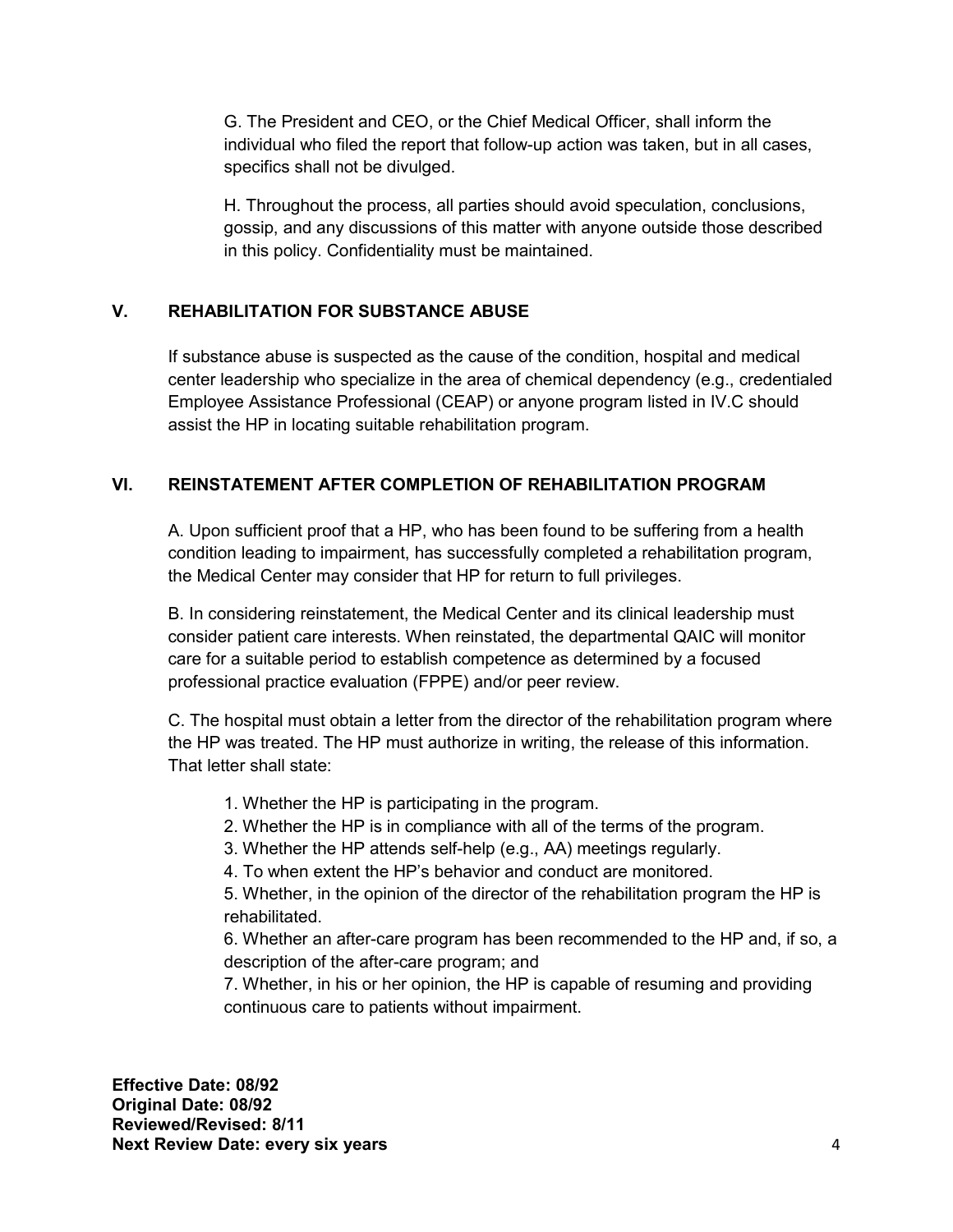D. The HP must inform the Medical Center of the name and address of his or her treating physician and must authorize, in writing, that the treating physician provide the Medical Center with information regarding the HP's condition and treatment. The Medical Center has the right to require an opinion from other physician consultants of its choice and with written authorization from the HP, the Medical Center may discuss the case with a consultant. The treating physician shall provide the Medical Center with information regarding the precise nature of the HP's condition, and the course of treatment as well as the responses to the issued stated in c) 1-7 above.

E. Assuming all of the information received indicates the HP is rehabilitated and capable of resuming care of patients; the Medical Center must take the following additional precautions when restoring clinical privileges:

1. The HP must confirm that another medical staff appointee is willing to assume responsibility for the care of his/her department's patients in the event of his/her inability or unavailability. The Medical Center will attempt to be helpful, if necessary, to identify appropriate doctors willing to provide this service.

2. The HP shall be required to obtain periodic reports for the hospital from his/her treating physician – for such period of time as recommended by the Credentials Committee and approved by the Medical Board, stating that the HP is continuing treatment or therapy, as appropriate, and that his or her ability to treat and care for patients in the hospital is not impaired.

F. The HP's exercise of clinical privileges in the hospital shall be monitored by the department chairman or by the departmental QAIC. The nature of that monitoring shall be reported to the Credentials Committee after its review of all of the circumstances.

G. For a period of at least six months following reinstatement, the HP must agree, to submit to any testing deemed necessary.

H. All requests for information concerning the HP shall be forwarded to the President and CEO.

## **VII. GRADUATE STAFF IMPAIRMENT POLICY**

The graduate staff's resident impairment policy shall conform to the hospital policy on physician health and impairment with the following exceptions which pertain specifically to graduate staff.